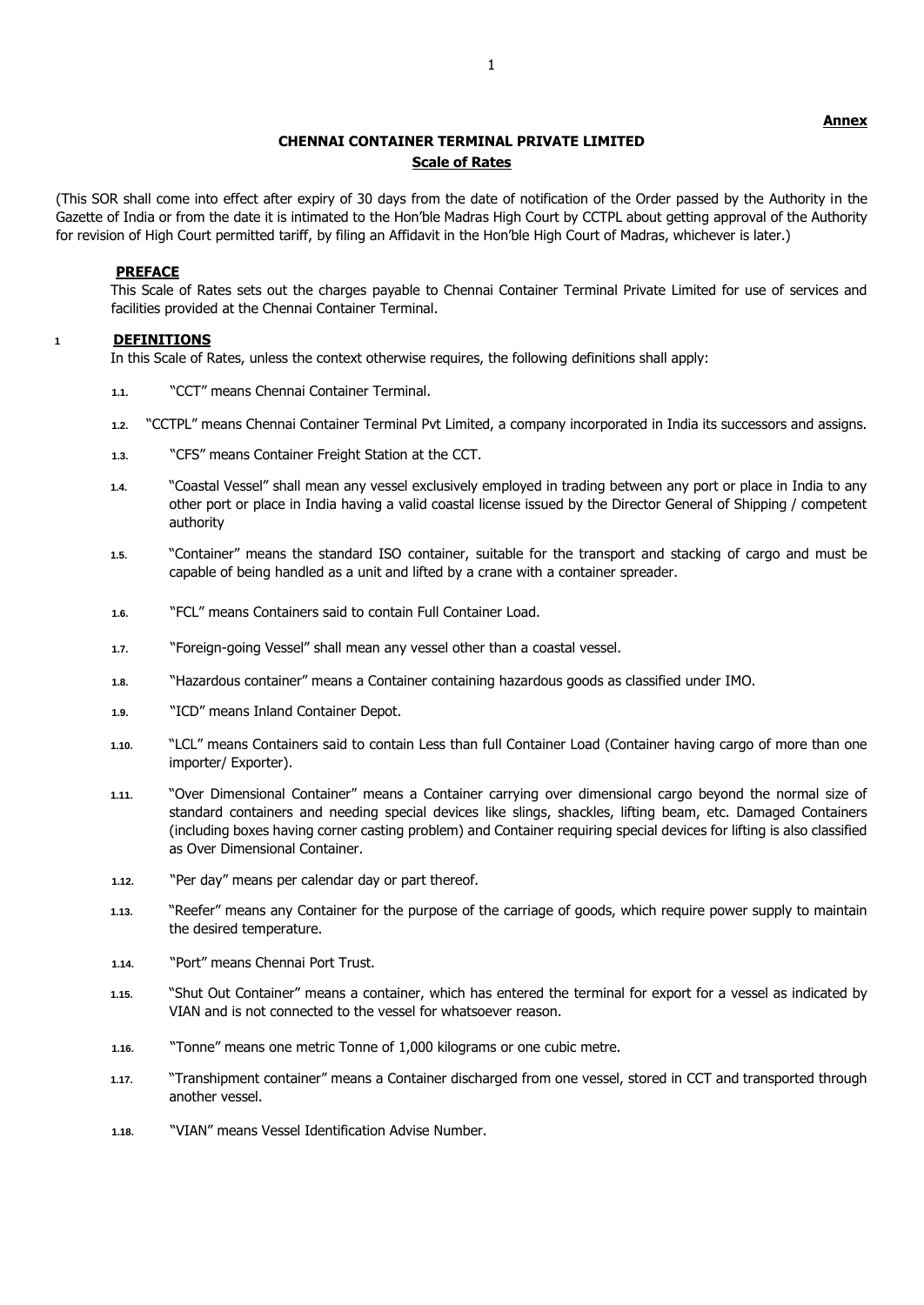- **1.19.** "Fumigation Facility" means facilitating decontamination of cargo with are prone to be affected by pests and which requires pesticides to decontaminate by the way of fumigation or degassing or both.
- **1.20.** "Accredited Clients Programme" means a programme being introduced by the Customs Department by which importers registered by the department as "Accredited Clients" will form a separate category to which assured facilitation would be provided. Except for a small percentage of consignments selected on a random basis by the RMS, or cases where specific intelligence is available or where a specifically observed pattern of non-compliances required to be addressed, the Accredited Clients will be allowed clearance on the basis of self-assessment i.e. as a matter of course, clearance would be allowed on the basis of their declarations, and without examination of goods. Further, this benefit would be available to the registered Accredited Clients at all the ports in the country where EDI and the RMS are operational.

Customs Department expects that this measure will bring about reduction in the dwell time of cargo and transaction costs for such importers. Custom Houses may create separately earmarked facility/counters for providing customs clearance service to the Accredited Clients. Commissioners of Customs are also required to work with the Custodians for earmarking separate storage space, handling facility and expeditious clearance procedures for these clients. Further IMG has also recommended faster delivery system by creating separate area in the port premises clearly earmarked for immediate delivery of cargo to specified accredited importers'. This programme has been defined in details in Customs Circular No. 42/2005-Cus dated 24th November 2005.

**1.21.** "Long Haul vessels would be defined as Vessels originating/ Destined from /to any ports in continents of Americas/ Europe/ Africa or ports beyond Singapore/ Malaysia"

### **2 GENERAL**

- **2.1.** Containers less than and upto 20' in length will be reckoned as one TEU for the purpose of tariff.
- **2.2.** Containers other than that of standard size requiring special devices / slings / handling will be charged as per 3.5 below. Such containers will also include damaged containers and any other type requiring special devices.
- **2.3.** Container-related charges denominated in US dollar terms shall be collected in equivalent Indian rupees. For this purpose, the market buying rate notified by the Reserve Bank of India, State Bank of India or its subsidiary or any other Public Sector Banks as may be specified from time to time prevalent on the date of entry of the vessel into the Terminal (in case of import containers) and on the date of arrival of containers in the Terminal premises (in case of export containers) shall be applied for re-conversion of the dollar-denominated charges into Indian rupees.
- **2.4.** All charges worked out shall be rounded off to the next higher rupee on the grand total of each bill.
- **2.5.** All invoices are issued as due on presentation. Failure to pay may cause a lien to be placed on the goods handled at the Terminal and the responsible party may be denied further use of the Terminal until all outstanding charges have been paid
- **2.6.** (i) The user shall pay penal interest on delayed payments of any charge under this Scale of Rates. Likewise, the CCTL shall pay penal interest on delayed refunds.
	- (ii). The rate of penal interest will be 15% per annum. The penal rate chosen will apply to both the CCTL and the port-users equally.
	- (iii). The delay in refunds will be counted only 20 days from the date of completion of services or on production of all the documents required from the users, whichever is later.

(iv). The delay in payments by the users will be counted only 10 days after the date of raising the bills by the CCTL. This provision shall, however, not apply to the cases where payment is to be made before availing the services as stipulated in the Major Port Trusts Act and/or where payment of charges in advance is prescribed in this Scale of Rates.

**2.7.** (i) A foreign-going vessel of Indian flag having a General Trading Licence can convert to coastal run on the basis of a Customs Conversion Order.

(ii). A foreign going vessel of foreign flag can convert to coastal run on the basis of a Coastal Voyage Licence issued by the Director General of Shipping.

(iii). In cases of such conversion, coastal rates shall be chargeable by the load port from the time the vessel starts loading coastal goods.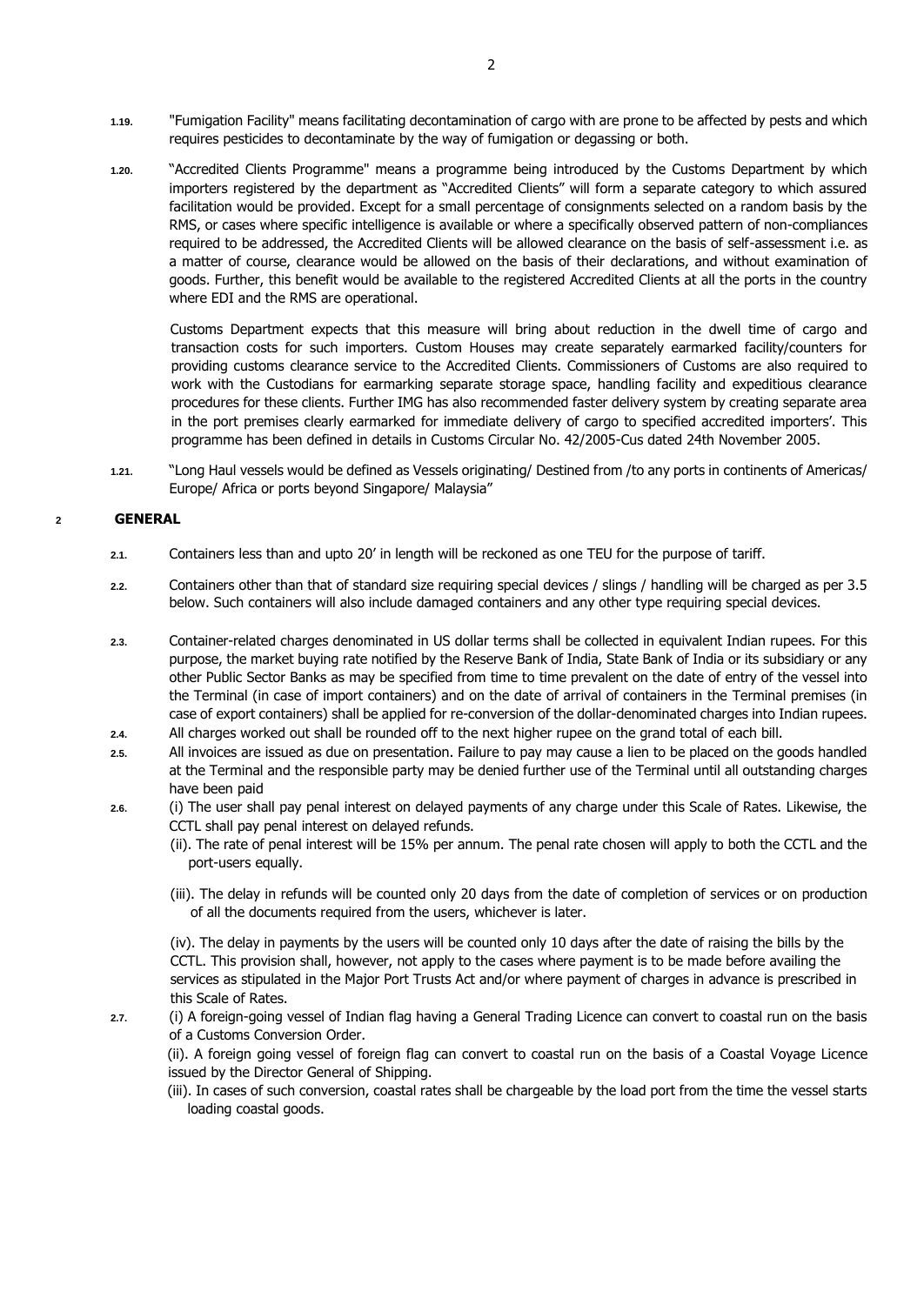- (iv). In cases of such conversion coastal rates shall be chargeable only till the vessel completes coastal cargo discharging operations; immediately thereafter, foreign going rates shall be chargeable by the discharge ports.
- (v). For dedicated Indian coastal vessels having a Coastal licence from the Director General of Shipping, no other documents will be required to be entitled to coastal rates.
- **2.8.** An LCL Container coming in and going out of the CCT as a unit load will be regarded as an FCL for the purpose of levving charges.
- **2.9.** Users shall not be required to pay charges for delays beyond a reasonable level attributable to the CCTL.
- **2.10.** Incase a vessel idles due to breakdown or non-availability of the shore based facilities of CCTL or any other reasons attributable to CCTL, rebate equivalent to berth hire charges payable to Chennai Port Trust accrued during the period of idling of vessel shall be allowed by CCTL.
- **2.11.** Concessional coastal tariff for ships and cargo that move from one Indian Port to another Indian Port through the territorial waters of Sri Lanka or Bangladesh in terms of Notification No.38/2018-Customs (NT) dated 11.05.2018 issued by the Central Board of Indirect Taxes and Customs, Department of Revenue, Ministry of Finance.

(a). Coastal goods transported between an Indian Port on east coast and another Indian port on west coast or vice versa, by a vessel through the territorial waters of Sri. Lanka, whether or not calling any port in Sri. Lanka in between and without change of vessel in terms Notification No.38/2018-Customs (NT) dated 11.05.2018 issued by the Central Board of Indirect Taxes and Customs shall be eligible for concession in vessel related charges and cargo related charges.

(b). Coastal goods transported between an Indian port on east coast and a river port in India or vice versa, by a vessel through a route passing through the Bangladeshi waters and without change or vessel in terms No.38/2018Customs (NT) dated 11.05.2018 issued by the Central Board of Indirect Taxes and Customs shall be eligible for concession in vessel related charges and cargo related charges.

(c). The provisions prescribed above shall be subject to adherence to the provision prescribed in the Order No. TAMP/53/2015-VOCPT dated 26th November, 2015 and amendment Order No. TAMP/53/2015-VOCPT dated 10th June, 2016.

2.12 The SOR approved by the Authority is subject to automatic annual indexation at 60% of the WPI to be announced by the Authority. The next annual indexation in SOR is applicable from 01 May 2021. For the subsequent years, the annual indexed SOR will come into force from  $1<sup>st</sup>$  May of the relevant year to 30<sup>th</sup> April of the following year. The indexed SOR shall be intimated by the CCTPL to the CHPT, users and to the Authority.

| 3.1.   | Charges for handling FCL import and export containers and empty containers. |                                    |                                              |                          |
|--------|-----------------------------------------------------------------------------|------------------------------------|----------------------------------------------|--------------------------|
| 3.1.1. | Handling by Quay Crane including lashing/unlashing charges.                 |                                    |                                              |                          |
|        |                                                                             | Foreign-<br>going Vessel<br>others | Foreign-<br>going Vessel<br><b>Long Haul</b> | Coastal<br><b>Vessel</b> |
|        |                                                                             | US\$                               | US\$                                         | $\overline{\phantom{a}}$ |
|        | Per FCL Container                                                           |                                    |                                              |                          |
|        | - Not exceeding 20' in length                                               | 22.78                              | 21.65                                        | 574.18                   |
|        | - Exceeding 20' and upto 40' in length                                      | 34.16                              | 32.45                                        | 860.88                   |
|        | - Over 40' in length                                                        | 45.56                              | 43.28                                        | 1,148.09                 |
|        | Per empty Container                                                         |                                    |                                              |                          |
|        | - Not exceeding 20' in length                                               | 22.78                              | 22.78                                        | 574.18                   |
|        | - Exceeding 20' and upto 40' in length                                      | 34.16                              | 34.16                                        | 860.88                   |
|        | - Over 40' in length                                                        | 45.56                              | 45.56                                        | 1,148.09                 |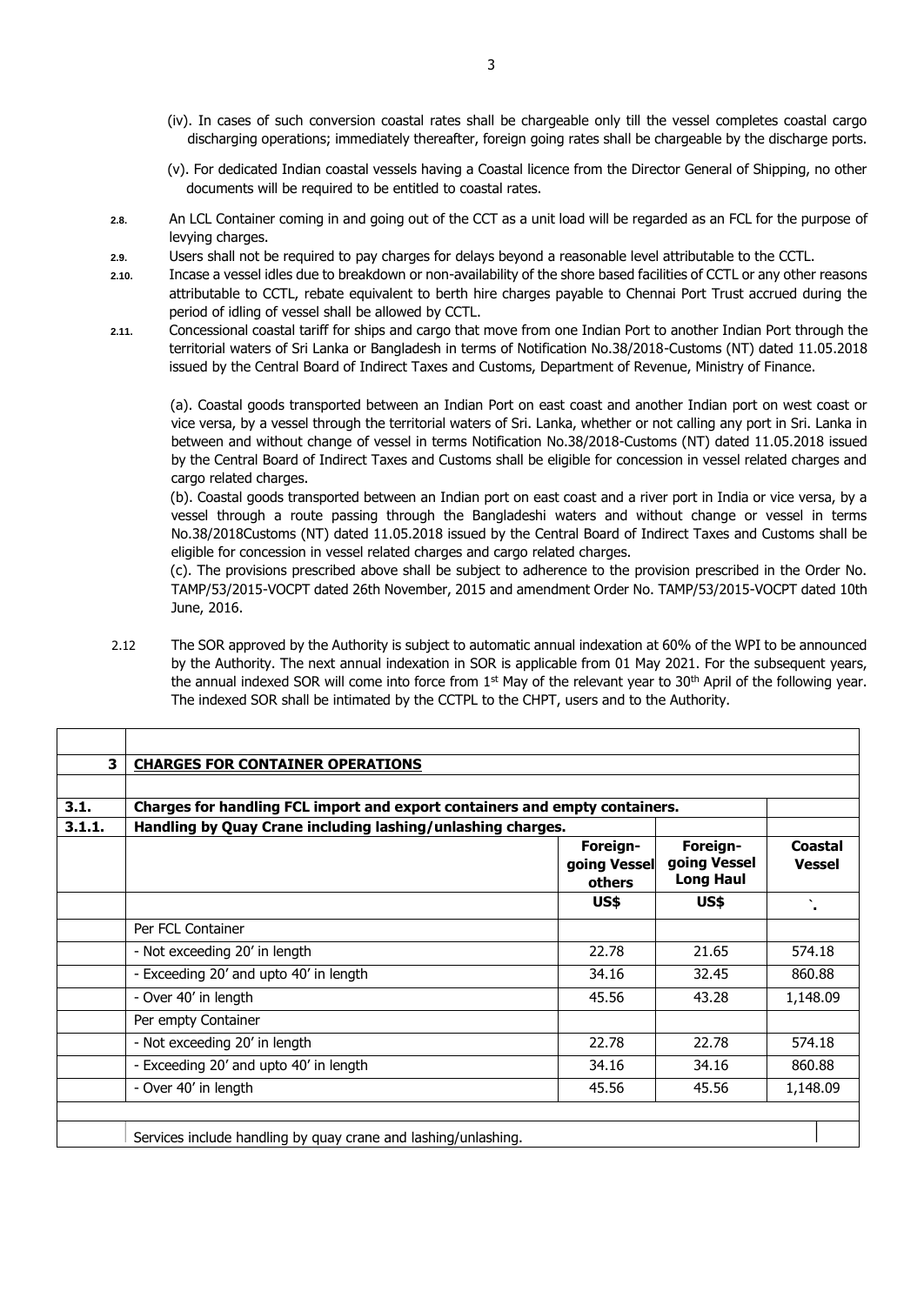| 3.1.2.   | <b>Transportation from QC to Yard &amp; Vice Versa</b>                                      |                                    |                                                          |                                 |  |
|----------|---------------------------------------------------------------------------------------------|------------------------------------|----------------------------------------------------------|---------------------------------|--|
|          |                                                                                             | Foreign-<br>going Vessel<br>others | <b>Foreigngoing</b><br><b>Vessel</b><br><b>Long Haul</b> | <b>Coastal</b><br><b>Vessel</b> |  |
|          |                                                                                             |                                    |                                                          | $\ddot{\phantom{a}}$            |  |
|          | Per FCL Container                                                                           |                                    |                                                          |                                 |  |
|          | - Not exceeding 20' in length                                                               | 649.16                             | 616.71                                                   | 389.50                          |  |
|          | - Exceeding 20' and upto 40' in length                                                      | 973.71                             | 925.02                                                   | 584.23                          |  |
|          | - Over 40' in length                                                                        | 1,298.32                           | 1,233.40                                                 | 778.99                          |  |
|          | Per empty Container                                                                         |                                    |                                                          |                                 |  |
|          | - Not exceeding 20' in length                                                               | 321.49                             | 321.49                                                   | 192.90                          |  |
|          | - Exceeding 20' and upto 40' in length                                                      | 482.24                             | 482.24                                                   | 289.34                          |  |
|          | $\overline{-}$ Over 40' in length                                                           | 642.98                             | 642.98                                                   | 385.79                          |  |
|          | Services include transport to and from the quayside.                                        |                                    |                                                          |                                 |  |
|          | 3.1.3.(a) Handling at Container Yard lift on/off on to / from the Internal Transfer Vehicle |                                    |                                                          |                                 |  |
|          |                                                                                             | Foreign-<br>going Vessel<br>others | Foreign-<br>going<br><b>Vessel</b><br><b>Long Haul</b>   | Coastal<br><b>Vessel</b>        |  |
|          |                                                                                             |                                    |                                                          |                                 |  |
|          | Per FCL Container                                                                           |                                    |                                                          |                                 |  |
|          | - Not exceeding 20' in length                                                               | 358.74                             | 340.80                                                   | 215.24                          |  |
|          | - Exceeding 20' and upto 40' in length                                                      | 538.11                             | 511.20                                                   | 322.86                          |  |
|          | - Over 40' in length                                                                        | 717.46                             | 681.59                                                   | 430.48                          |  |
|          | Per empty Container                                                                         |                                    |                                                          |                                 |  |
|          | - Not exceeding 20' in length                                                               | 177.66                             | 177.66                                                   | 106.59                          |  |
|          | - Exceeding 20' and upto 40' in length                                                      | 266.48                             | 266.48                                                   | 159.89                          |  |
|          | - Over 40' in length                                                                        | 355.31                             | 355.31                                                   | 213.19                          |  |
|          | Services include lifts at Container Yard for Storage.                                       |                                    |                                                          |                                 |  |
| 3.1.3(b) | Handling at Container Yard lift on/off for delivery/receipt to and from customers           |                                    |                                                          |                                 |  |
|          |                                                                                             | Foreign-<br>going Vessel<br>others | Foreign-<br>going<br><b>Vessel</b><br><b>Long Haul</b>   | <b>Coastal</b><br><b>Vessel</b> |  |
|          |                                                                                             |                                    |                                                          | ١.                              |  |
|          | Per FCL Container                                                                           |                                    |                                                          |                                 |  |
|          | - Not exceeding 20' in length                                                               | 358.74                             | 340.80                                                   | 358.74                          |  |
|          | - Exceeding 20' and upto 40' in length                                                      | 538.11                             | 511.20                                                   | 538.11                          |  |
|          | - Over 40' in length                                                                        | 717.46                             | 681.59                                                   | 717.46                          |  |
|          | Per empty Container                                                                         |                                    |                                                          |                                 |  |
|          | - Not exceeding 20' in length                                                               | 177.66                             | 177.66                                                   | 177.66                          |  |
|          | - Exceeding 20' and upto 40' in length                                                      | 266.48                             | 266.48                                                   | 266.48                          |  |
|          | - Over 40' in length                                                                        | 355.31                             | 355.31                                                   | 355.31                          |  |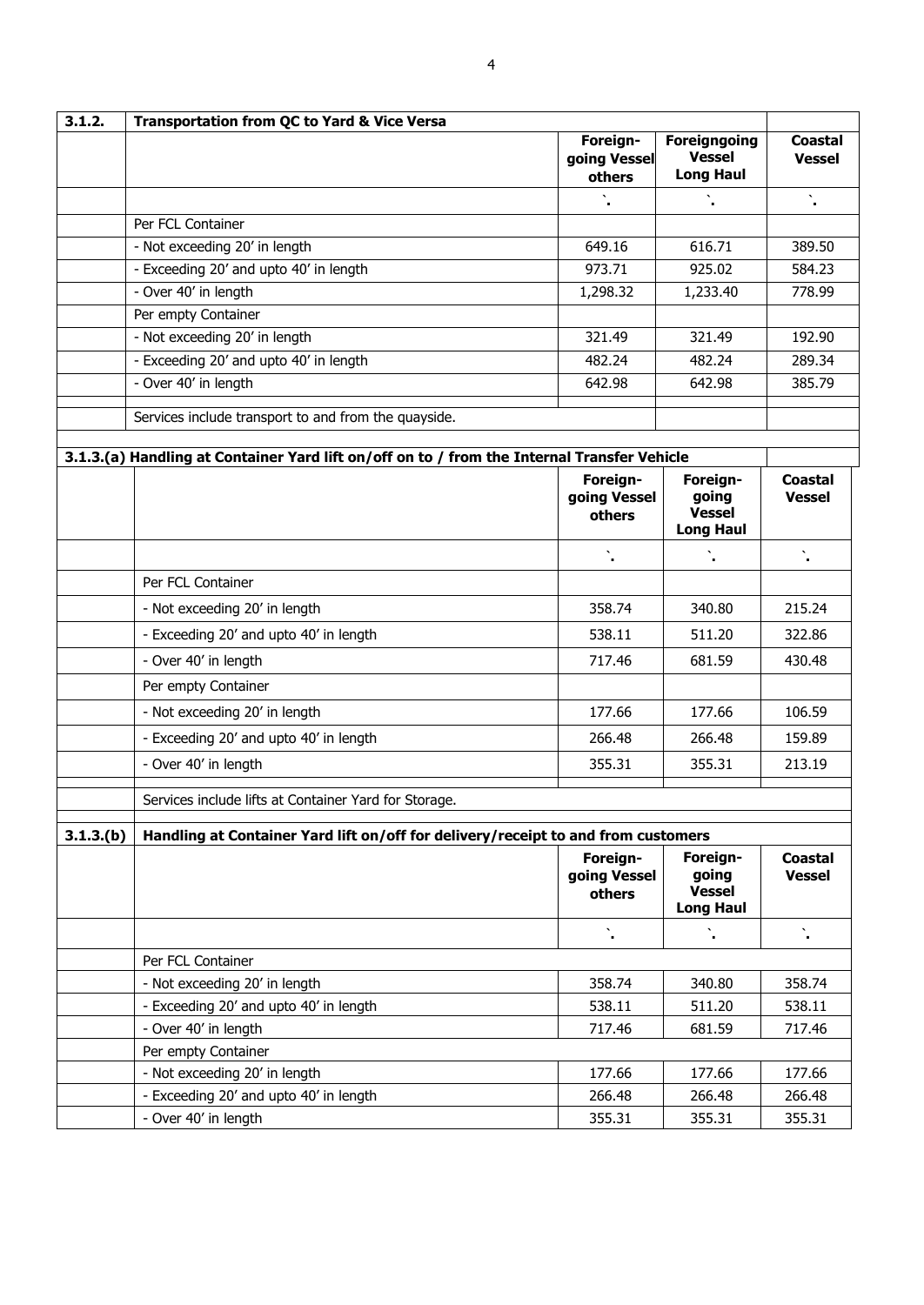|            | Services include lifts at Container Yard for landing or loading the container from or to customer's vehicle. |                          |                          |  |  |
|------------|--------------------------------------------------------------------------------------------------------------|--------------------------|--------------------------|--|--|
| 3.2.       | Charges for handling LCL import and export container.                                                        |                          |                          |  |  |
| 3.2.1.     | Handling by Quay Crane including lashing/unlashing charges:                                                  |                          |                          |  |  |
|            |                                                                                                              |                          |                          |  |  |
|            |                                                                                                              | Foreign-<br>going Vessel | Coastal<br><b>Vessel</b> |  |  |
|            |                                                                                                              | <b>US\$</b>              |                          |  |  |
|            | Per LCL Container                                                                                            |                          |                          |  |  |
|            | - Not exceeding 20' in length                                                                                | 22.78                    | 574.18                   |  |  |
|            | - Exceeding 20' and upto 40' in length                                                                       | 34.16                    | 860.88                   |  |  |
|            | - Over 40' in length                                                                                         | 45.56                    | 1148.09                  |  |  |
|            |                                                                                                              |                          |                          |  |  |
|            | Services include handling by quay crane and lashing/unlashing                                                |                          |                          |  |  |
|            |                                                                                                              |                          |                          |  |  |
| 3.2.2. (a) | - Transportation of Container from QC to Container Yard and Vice Versa.                                      |                          |                          |  |  |
|            |                                                                                                              |                          |                          |  |  |
|            |                                                                                                              | Foreign-<br>going Vessel | Coastal<br><b>Vessel</b> |  |  |
|            |                                                                                                              |                          |                          |  |  |
|            | Per LCL Container                                                                                            |                          |                          |  |  |
|            | - Not exceeding 20' in length                                                                                | 649.16                   | 389.50                   |  |  |
|            | - Exceeding 20' and upto 40' in length                                                                       | 973.71                   | 584.23                   |  |  |
|            | - Over 40' in length                                                                                         | 1298.32                  | 778.99                   |  |  |
|            |                                                                                                              |                          |                          |  |  |
|            | Services include transportation of container from quay to yard and vice versa to CY.                         |                          |                          |  |  |

| $3.2.2.$ (b) | Handling at Container Yard on/off onto/from the Internal Transfer Vehicle: |                                |                          |  |  |
|--------------|----------------------------------------------------------------------------|--------------------------------|--------------------------|--|--|
|              |                                                                            |                                |                          |  |  |
|              |                                                                            | Foreign-going<br><b>Vessel</b> | Coastal<br><b>Vessel</b> |  |  |
|              |                                                                            | $\cdot$                        |                          |  |  |
|              | Per LCL Container                                                          |                                |                          |  |  |
|              | - Not exceeding 20' in length                                              | 358.74                         | 215.25                   |  |  |
|              | - Exceeding 20' and upto 40' in length                                     | 538.11                         | 322.87                   |  |  |
|              | - Over 40' in length                                                       | 717.46                         | 430.47                   |  |  |
|              |                                                                            |                                |                          |  |  |
|              | Services include lifts at container yard for storage.                      |                                |                          |  |  |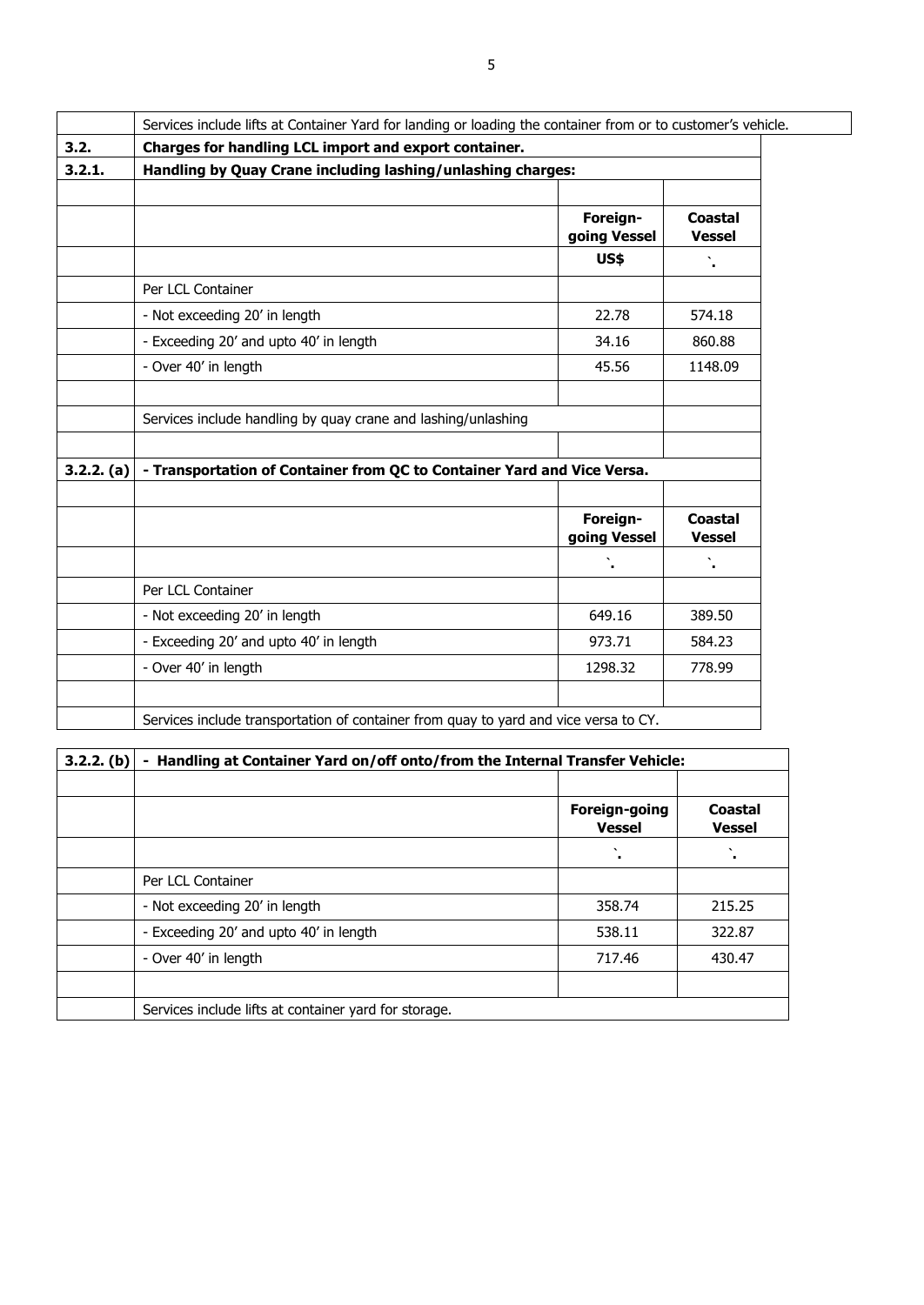| 3.2.2. (c) | - Transport of Container from Yard to CFS and vice versa, loading and unloading container<br>from / to customer's vehicle and handling at CFS                                                                                                                                                                                                                                                                                                                                                               |                                |                                 |  |  |
|------------|-------------------------------------------------------------------------------------------------------------------------------------------------------------------------------------------------------------------------------------------------------------------------------------------------------------------------------------------------------------------------------------------------------------------------------------------------------------------------------------------------------------|--------------------------------|---------------------------------|--|--|
|            |                                                                                                                                                                                                                                                                                                                                                                                                                                                                                                             |                                |                                 |  |  |
|            |                                                                                                                                                                                                                                                                                                                                                                                                                                                                                                             | Foreign-going<br><b>Vessel</b> | <b>Coastal</b><br><b>Vessel</b> |  |  |
|            |                                                                                                                                                                                                                                                                                                                                                                                                                                                                                                             |                                |                                 |  |  |
|            | Per LCL Container                                                                                                                                                                                                                                                                                                                                                                                                                                                                                           |                                |                                 |  |  |
|            | - Not exceeding 20' in length                                                                                                                                                                                                                                                                                                                                                                                                                                                                               | 1399.95                        | 1399.95                         |  |  |
|            | - Exceeding 20' and upto 40' in length                                                                                                                                                                                                                                                                                                                                                                                                                                                                      | 2099.97                        | 2099.97                         |  |  |
|            | - Over 40' in length                                                                                                                                                                                                                                                                                                                                                                                                                                                                                        | 2799.93                        | 2799.93                         |  |  |
|            |                                                                                                                                                                                                                                                                                                                                                                                                                                                                                                             |                                |                                 |  |  |
|            | Note: Services include landing or loading the container from or to customer's vehicle, stowage<br>planning on vessel and yard, data handling, processing and transfer of data between vessel, CCTL and<br>shipping line. Delivery of empty container will be charged a lift on/ lift off separately.                                                                                                                                                                                                        |                                |                                 |  |  |
|            |                                                                                                                                                                                                                                                                                                                                                                                                                                                                                                             |                                |                                 |  |  |
| 3.2.3.     | Stuffing / destuffing of cargo at the CCT                                                                                                                                                                                                                                                                                                                                                                                                                                                                   |                                |                                 |  |  |
|            |                                                                                                                                                                                                                                                                                                                                                                                                                                                                                                             |                                |                                 |  |  |
|            |                                                                                                                                                                                                                                                                                                                                                                                                                                                                                                             | Foreign-going<br><b>Vessel</b> | <b>Coastal</b><br><b>Vessel</b> |  |  |
|            |                                                                                                                                                                                                                                                                                                                                                                                                                                                                                                             | <b>US\$</b>                    |                                 |  |  |
|            | Destuffing/stuffing per container                                                                                                                                                                                                                                                                                                                                                                                                                                                                           |                                |                                 |  |  |
|            | - Not exceeding 20' in length                                                                                                                                                                                                                                                                                                                                                                                                                                                                               | 30.00                          | 754.15                          |  |  |
|            | - Exceeding 20' and upto 40' in length                                                                                                                                                                                                                                                                                                                                                                                                                                                                      | 45.00                          | 1,131.21                        |  |  |
|            | - Over 40' in length                                                                                                                                                                                                                                                                                                                                                                                                                                                                                        | 60.00                          | 1,507.97                        |  |  |
|            |                                                                                                                                                                                                                                                                                                                                                                                                                                                                                                             |                                |                                 |  |  |
| Note: (I)  | Services include stuffing or destuffing of LCL containers.                                                                                                                                                                                                                                                                                                                                                                                                                                                  |                                |                                 |  |  |
|            |                                                                                                                                                                                                                                                                                                                                                                                                                                                                                                             |                                |                                 |  |  |
| (II)       | For stuffing/destuffing half-a-container, 50% of the above-mentioned rates will be levied. For this<br>purpose, part stuffing / destuffing of 50% or less than 50% of a container will be treated as half-a-<br>container. If a container is, however to be topped up or stuffed/ destuffed more than 50%, it will be<br>treated as a full container. For customs examination at CFS if only 25% or less than 25% of a container<br>is destuffed/stuffed then charges will be 25% of above mentioned rates. |                                |                                 |  |  |
|            |                                                                                                                                                                                                                                                                                                                                                                                                                                                                                                             |                                |                                 |  |  |
| 3.3.       | Charges for handling ICD import and export container.                                                                                                                                                                                                                                                                                                                                                                                                                                                       |                                |                                 |  |  |

| 3.3.1.<br>Handling by Quay Crane including lashing/unlashing charges. |                               |                                       |                                                   |                          |
|-----------------------------------------------------------------------|-------------------------------|---------------------------------------|---------------------------------------------------|--------------------------|
|                                                                       |                               |                                       |                                                   |                          |
|                                                                       |                               | Foreign-going<br><b>Vessel others</b> | Foreigngoing<br><b>Vessel</b><br><b>Long Haul</b> | Coastal<br><b>Vessel</b> |
|                                                                       |                               | US\$                                  | US\$                                              |                          |
|                                                                       | Per loaded Container          |                                       |                                                   |                          |
|                                                                       | - Not exceeding 20' in length | 22.78                                 | 21.65                                             | 574.18                   |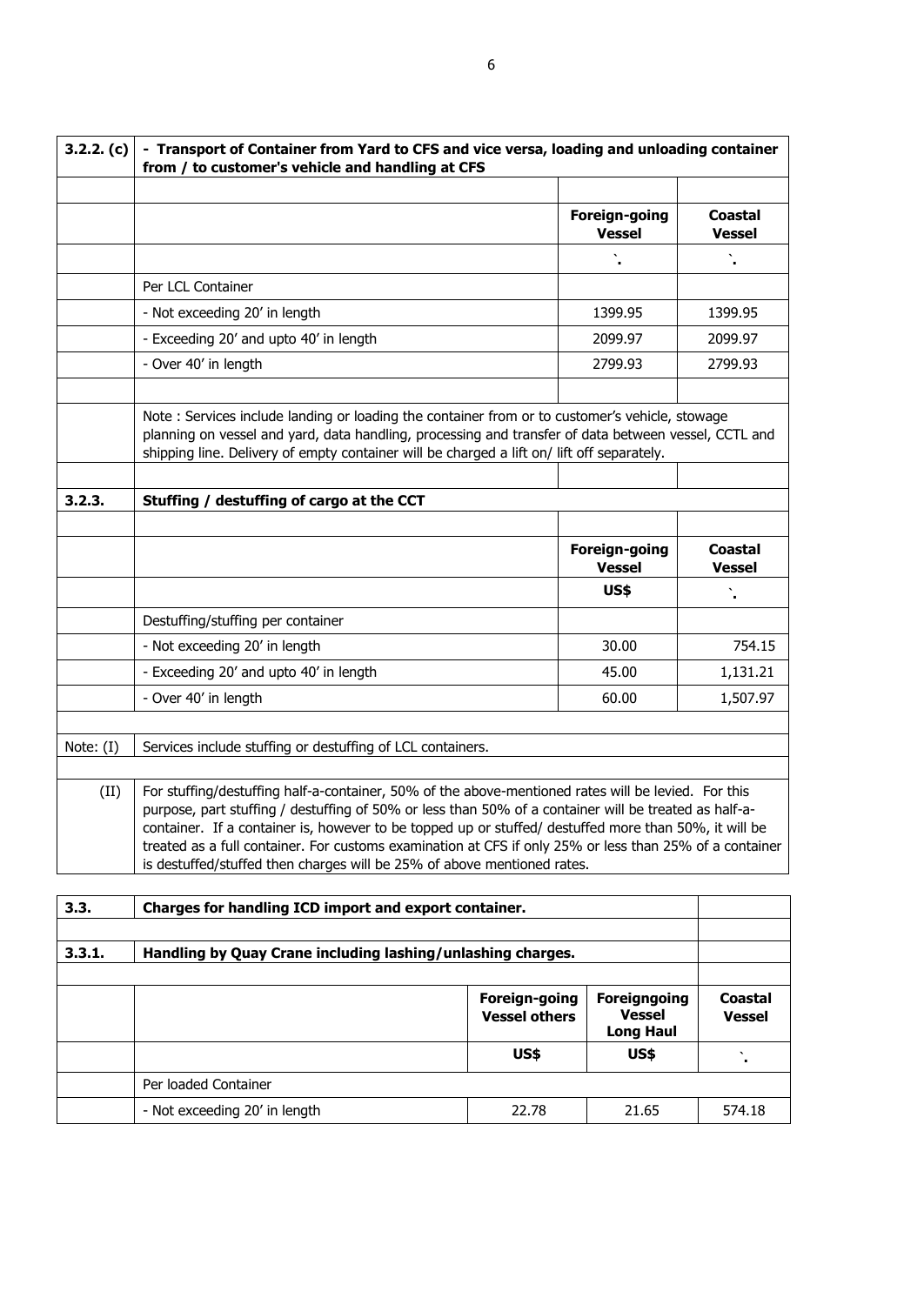|          | - Exceeding 20' and upto 40' in length                                                                                                                                   | 34.16                                 | 32.45                                                    | 860.88                          |
|----------|--------------------------------------------------------------------------------------------------------------------------------------------------------------------------|---------------------------------------|----------------------------------------------------------|---------------------------------|
|          | - Over 40' in length                                                                                                                                                     | 45.56                                 | 43.28                                                    | 1,148.09                        |
|          | Per empty Container                                                                                                                                                      |                                       |                                                          |                                 |
|          | - Not exceeding 20' in length                                                                                                                                            | 22.78                                 | 22.78                                                    | 574.18                          |
|          | - Exceeding 20' and upto 40' in length                                                                                                                                   | 34.16                                 | 34.16                                                    | 860.88                          |
|          | - Over 40' in length                                                                                                                                                     | 45.56                                 | 45.56                                                    | 1,148.09                        |
|          |                                                                                                                                                                          |                                       |                                                          |                                 |
|          | Services include handling by quay crane and lashing/ unlashing                                                                                                           |                                       |                                                          |                                 |
|          |                                                                                                                                                                          |                                       |                                                          |                                 |
| 3.3.2.   | Transportation from QC to container Rail Yard & Vice Versa                                                                                                               |                                       |                                                          |                                 |
|          |                                                                                                                                                                          | Foreign-going<br><b>Vessel others</b> | <b>Foreigngoing</b><br><b>Vessel</b><br><b>Long Haul</b> | <b>Coastal</b><br><b>Vessel</b> |
|          |                                                                                                                                                                          |                                       |                                                          |                                 |
|          | Per loaded Container                                                                                                                                                     |                                       |                                                          |                                 |
|          | - Not exceeding 20' in length                                                                                                                                            | 616.73                                | 585.89                                                   | 370.03                          |
|          | - Exceeding 20' and upto 40' in length                                                                                                                                   | 925.05                                | 878.79                                                   | 555.03                          |
|          | - Over 40' in length                                                                                                                                                     | 1,233.41                              | 1,171.74                                                 | 740.05                          |
|          | Per empty Container                                                                                                                                                      |                                       |                                                          |                                 |
|          | - Not exceeding 20' in length                                                                                                                                            | 305.42                                | 305.42                                                   | 183.26                          |
|          | - Exceeding 20' and upto 40' in length                                                                                                                                   | 458.10                                | 458.1                                                    | 274.86                          |
|          | - Over 40' in length                                                                                                                                                     | 610.84                                | 610.84                                                   | 366.51                          |
|          |                                                                                                                                                                          |                                       |                                                          |                                 |
|          | Services include transport to container rail yard, stowage planning on vessel and yard, data handling,<br>processing and transfer between vessel, CCT and shipping line. |                                       |                                                          |                                 |
| 3.3.3(a) | Handling at Container Yard lift on/off on to / from the internal transfer vehicle                                                                                        |                                       |                                                          |                                 |
|          |                                                                                                                                                                          | Foreign-going<br><b>Vessel others</b> | Foreign-<br>going Vessel<br><b>Long Haul</b>             | <b>Coastal</b><br><b>Vessel</b> |
|          |                                                                                                                                                                          |                                       |                                                          | $\mathbf{v}_i$                  |
|          | Per loaded Container                                                                                                                                                     |                                       |                                                          |                                 |
|          | - Not exceeding 20' in length                                                                                                                                            | 358.73                                | 340.8                                                    | 215.24                          |
|          | - Exceeding 20' and upto 40' in length                                                                                                                                   | 538.11                                | 511.2                                                    | 322.86                          |
|          | - Over 40' in length                                                                                                                                                     | 717.46                                | 681.59                                                   | 430.48                          |
|          | Per empty Container                                                                                                                                                      |                                       |                                                          |                                 |
|          | - Not exceeding 20' in length                                                                                                                                            | 177.66                                | 177.66                                                   | 106.59                          |
|          | - Exceeding 20' and upto 40' in length                                                                                                                                   | 266.48                                | 266.48                                                   | 159.89                          |
|          | - Over 40' in length                                                                                                                                                     | 355.31                                | 355.31                                                   | 213.19                          |
|          |                                                                                                                                                                          |                                       |                                                          |                                 |
|          | Services include lifts at Container yard for storage.                                                                                                                    |                                       |                                                          |                                 |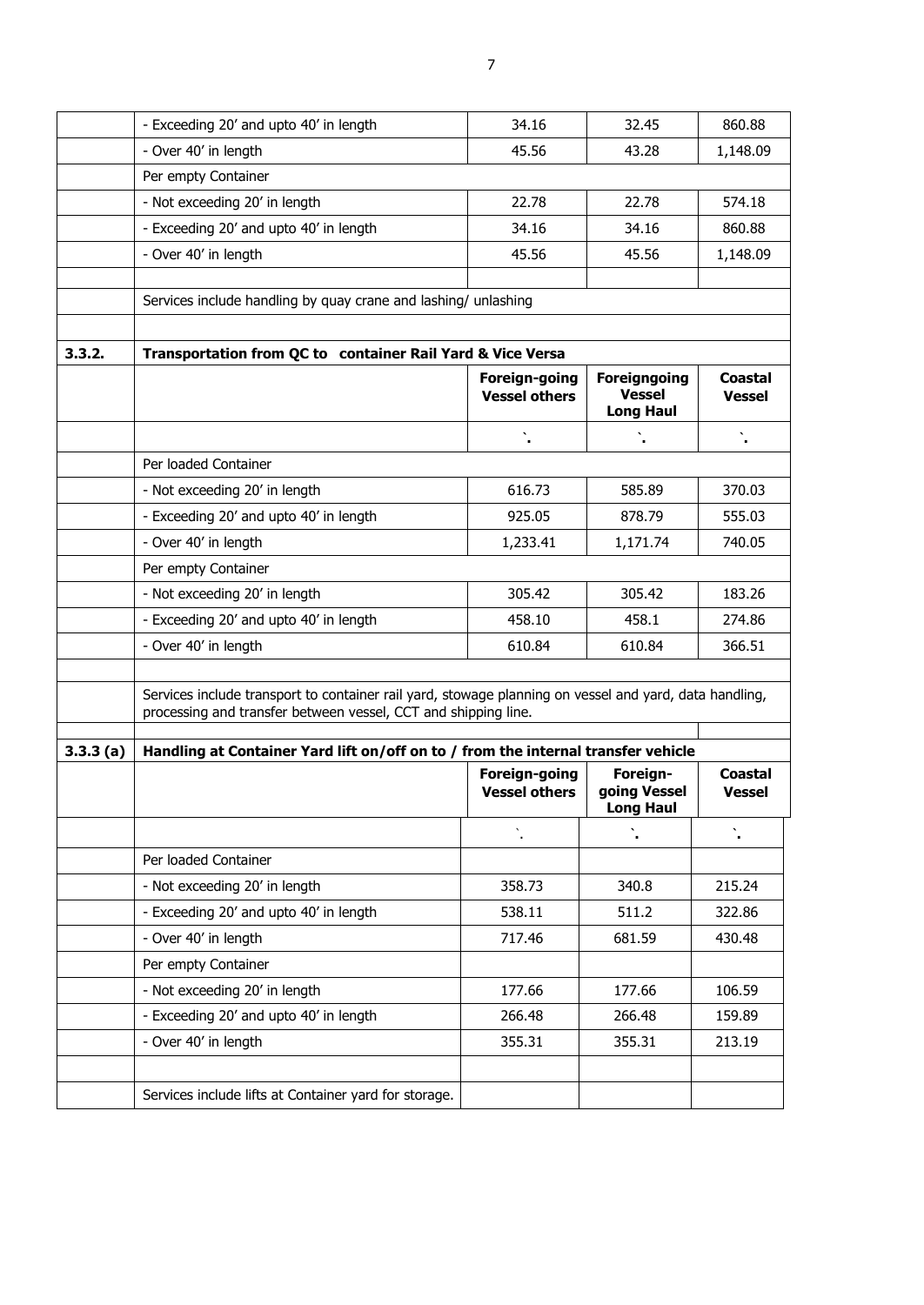| 3.3.3(b)         | Handling at Container Yard lift on/off for delivery/receipt to and from customers                                                                                                                               |                                |                                                          |                                 |  |
|------------------|-----------------------------------------------------------------------------------------------------------------------------------------------------------------------------------------------------------------|--------------------------------|----------------------------------------------------------|---------------------------------|--|
|                  |                                                                                                                                                                                                                 | Foreign-going<br><b>Vessel</b> | <b>Foreigngoing</b><br><b>Vessel</b><br><b>Long Haul</b> | <b>Coastal</b><br><b>Vessel</b> |  |
|                  |                                                                                                                                                                                                                 |                                |                                                          | ١.                              |  |
|                  | Per loaded Container                                                                                                                                                                                            |                                |                                                          |                                 |  |
|                  | - Not exceeding 20' in length                                                                                                                                                                                   | 358.73                         | 340.8                                                    | 358.73                          |  |
|                  | - Exceeding 20' and upto 40' in length                                                                                                                                                                          | 538.11                         | 511.2                                                    | 538.11                          |  |
|                  | - Over 40' in length                                                                                                                                                                                            | 717.46                         | 681.59                                                   | 717.46                          |  |
|                  | Per empty Container                                                                                                                                                                                             |                                |                                                          |                                 |  |
|                  | - Not exceeding 20' in length                                                                                                                                                                                   | 177.66                         | 177.66                                                   | 177.66                          |  |
|                  | - Exceeding 20' and upto 40' in length                                                                                                                                                                          | 266.48                         | 266.48                                                   | 266.48                          |  |
|                  | - Over 40' in length                                                                                                                                                                                            | 355.31                         | 355.31                                                   | 355.31                          |  |
|                  |                                                                                                                                                                                                                 |                                |                                                          |                                 |  |
|                  | Services include lift at Container rail yard, stowage planning on vessel and yard, data handling,<br>processing and transfer between vessel, CCT and shipping line.                                             |                                |                                                          |                                 |  |
| 3.4.             | Charges for handling Transhipment Containers including handling by on board stevedoring<br>labour at Quay side, lashing/unlashing charges                                                                       |                                |                                                          |                                 |  |
|                  |                                                                                                                                                                                                                 | Foreign-going<br><b>Vessel</b> | <b>Foreigngoing</b><br><b>Vessel</b><br><b>Long Haul</b> | Coastal<br><b>Vessel</b>        |  |
|                  |                                                                                                                                                                                                                 | $Us$ \$                        | $Us$ \$                                                  |                                 |  |
|                  | Per loaded Container                                                                                                                                                                                            |                                |                                                          |                                 |  |
|                  | - Not exceeding 20' in length                                                                                                                                                                                   | 27.33                          | 27.33                                                    | 775.00                          |  |
|                  | - Exceeding 20' and upto 40' in length                                                                                                                                                                          | 41.00                          | 41.00                                                    | 1162.00                         |  |
|                  | - Over 40' in length                                                                                                                                                                                            | 54.66                          | 54.66                                                    | 1550.00                         |  |
|                  | Per empty Container                                                                                                                                                                                             |                                |                                                          |                                 |  |
|                  | - Not exceeding 20' in length                                                                                                                                                                                   | 27.33                          | 27.33                                                    | 1453.94                         |  |
|                  | - Exceeding 20' and upto 40' in length                                                                                                                                                                          | 41.00                          | 41.00                                                    | 2180.91                         |  |
|                  | - Over 40' in length                                                                                                                                                                                            | 54.66                          | 54.66                                                    | 2907.88                         |  |
|                  |                                                                                                                                                                                                                 |                                |                                                          |                                 |  |
|                  | Services include handling by quay crane (discharge and loading), transport and, lifts, stowage<br>planning on vessel and yard, data handling, processing and transfer between vessel, CCT and<br>shipping line. |                                |                                                          |                                 |  |
|                  |                                                                                                                                                                                                                 |                                |                                                          |                                 |  |
| <u>Note: (I)</u> | A transhipment container sent to CFS, ICD or taken delivery locally shall be charged the local container<br>rate                                                                                                |                                |                                                          |                                 |  |
|                  |                                                                                                                                                                                                                 |                                |                                                          |                                 |  |
| (II)             | A Shut out charge as per Section 3.10 shall apply if -                                                                                                                                                          |                                |                                                          |                                 |  |
|                  | (a) The vessel nomination is changed; or                                                                                                                                                                        |                                |                                                          |                                 |  |
|                  | (b) If the vessel nomination is changed from a later vessel to an earlier vessel after the earlier vessel<br>is berthed.                                                                                        |                                |                                                          |                                 |  |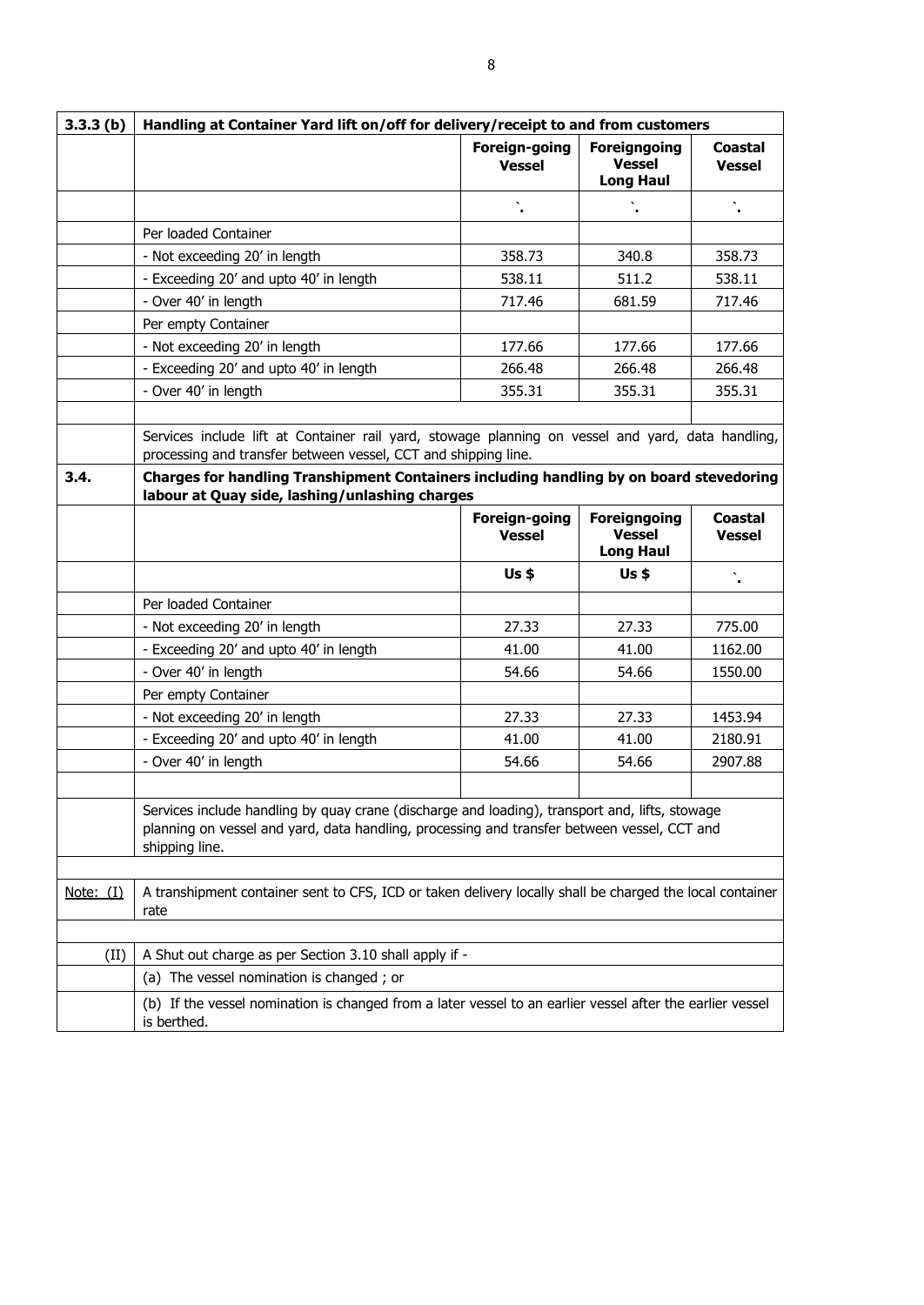| 3.5.           | Charges for Hazardous Cargo Containers / Over-dimensional Cargo Containers.                                                         |                          |                                              |                                 |  |  |  |
|----------------|-------------------------------------------------------------------------------------------------------------------------------------|--------------------------|----------------------------------------------|---------------------------------|--|--|--|
|                |                                                                                                                                     |                          |                                              |                                 |  |  |  |
|                | A premium of 37.5% will be levied over the applicable handling charges prescribed above for<br>respective categories of containers. |                          |                                              |                                 |  |  |  |
|                |                                                                                                                                     |                          |                                              |                                 |  |  |  |
| 3.6.           | <b>Charges for Wharfage</b>                                                                                                         |                          |                                              |                                 |  |  |  |
|                |                                                                                                                                     | Foreign-<br>going Vessel | Foreign-<br>going Vessel<br><b>Long Haul</b> | Coastal<br><b>Vessel</b>        |  |  |  |
|                |                                                                                                                                     | <b>US\$</b>              | <b>US\$</b>                                  | Ň,                              |  |  |  |
|                | Per Container (box only)                                                                                                            |                          |                                              |                                 |  |  |  |
|                | - Not exceeding 20' in length                                                                                                       | 1.30                     | 1.24                                         | 32.88                           |  |  |  |
|                | - Exceeding 20' and upto 40' in length                                                                                              | 1.96                     | 1.86                                         | 49.44                           |  |  |  |
|                | - Over 40' in length                                                                                                                | 2.60                     | 2.47                                         | 65.49                           |  |  |  |
|                | Per Containerised Cargo                                                                                                             | $\ddot{\phantom{a}}$     |                                              |                                 |  |  |  |
|                | - Not exceeding 20' in length                                                                                                       | 715.85                   | 680.06                                       | 429.51                          |  |  |  |
|                | - Exceeding 20' and upto 40' in length                                                                                              | 1,073.78                 | 1,020.09                                     | 644.27                          |  |  |  |
|                | - Over 40' in length                                                                                                                | 1,431.70                 | 1,360.11                                     | 859.02                          |  |  |  |
| Note:          |                                                                                                                                     |                          |                                              |                                 |  |  |  |
| 1              | The charge for containerised cargo in all cases will be in Rupee terms.                                                             |                          |                                              |                                 |  |  |  |
| $\overline{2}$ | The charge for containers in cases of 'foreign arrival' and 'foreign departure' will be in<br>Dollar terms.                         |                          |                                              |                                 |  |  |  |
| 3              | The charges for containers in cases of 'coastal arrival' and 'coastal departure' will be in<br>Rupee terms.                         |                          |                                              |                                 |  |  |  |
| 4              | Wharfage will be charged on all containers including ICDs, transhipment, LCL and FCL<br>and empty containers.                       |                          |                                              |                                 |  |  |  |
|                |                                                                                                                                     |                          |                                              |                                 |  |  |  |
| 3.7            | Charges for handling hatch covers for one operation (both opening and closing).                                                     |                          |                                              | Coastal                         |  |  |  |
|                |                                                                                                                                     |                          | Foreign-<br>going Vessel                     | <b>Vessel</b>                   |  |  |  |
|                |                                                                                                                                     |                          | US\$.                                        |                                 |  |  |  |
|                | Without landing hatch cover on quay                                                                                                 |                          | 18.22                                        | 459.23                          |  |  |  |
|                | With landing hatch cover on quay                                                                                                    |                          | 45.56                                        | 1,148.09                        |  |  |  |
|                |                                                                                                                                     |                          |                                              |                                 |  |  |  |
| Note:          | Half the rate shall be charged if there is only one activity, i.e. either an opening or closing operation.                          |                          |                                              |                                 |  |  |  |
|                |                                                                                                                                     |                          |                                              |                                 |  |  |  |
| 3.8            | Charges for shifting containers within vessel (Restows).                                                                            |                          |                                              |                                 |  |  |  |
|                |                                                                                                                                     |                          | Foreign-<br>going Vessel                     | <b>Coastal</b><br><b>Vessel</b> |  |  |  |
|                |                                                                                                                                     |                          | <b>US\$.</b>                                 |                                 |  |  |  |
|                | Within hatch (without landing and reshipping) per container                                                                         |                          |                                              |                                 |  |  |  |
|                | - Not exceeding 20' in length                                                                                                       |                          | 11.07                                        | 279.06                          |  |  |  |
|                | - Exceeding 20' and upto 40' in length<br>16.60<br>418.20                                                                           |                          |                                              |                                 |  |  |  |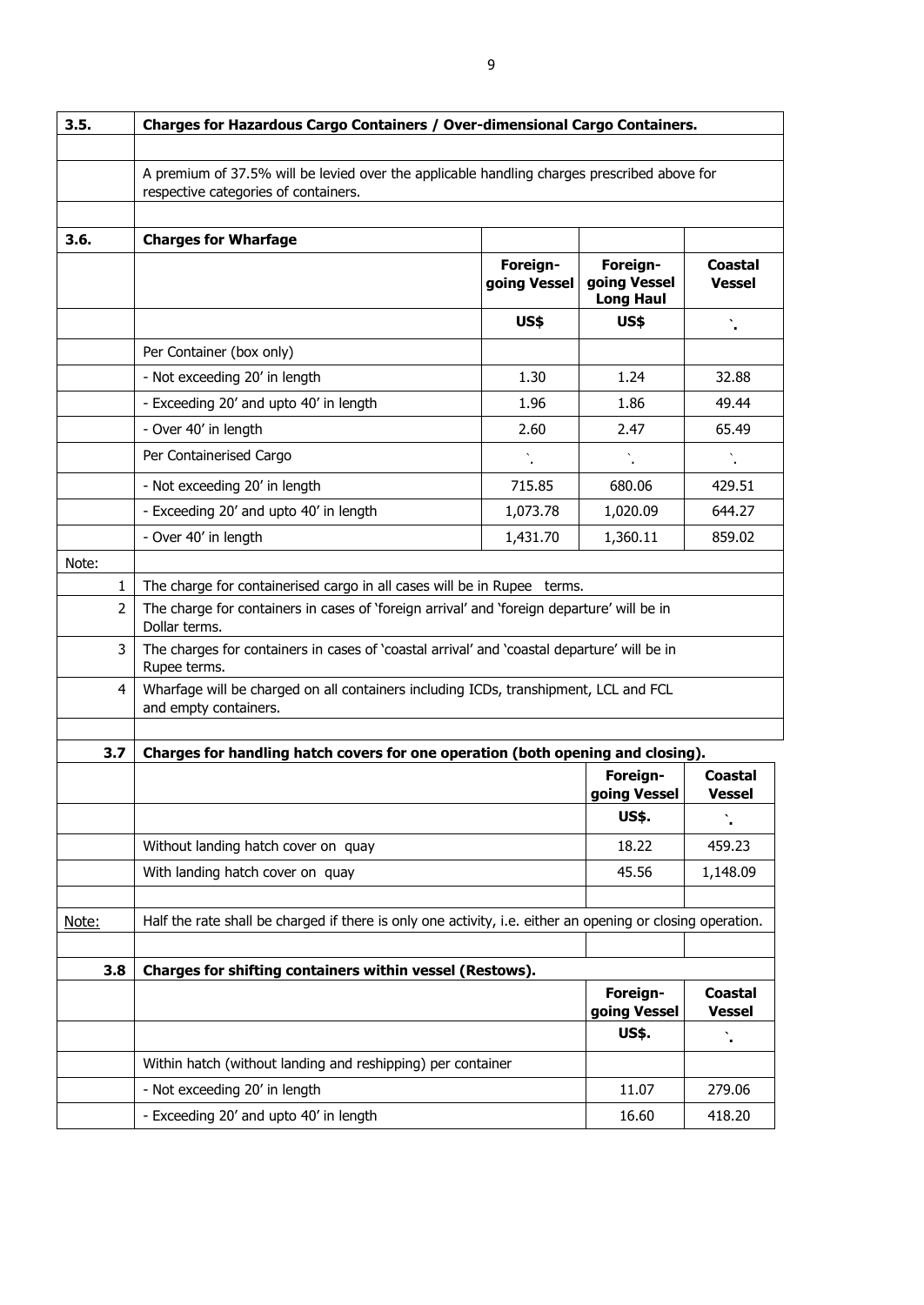|              | - Over 40' in length                                                                                                                                                                                                                                                                                                           | 22.13                    | 557.61                          |  |  |
|--------------|--------------------------------------------------------------------------------------------------------------------------------------------------------------------------------------------------------------------------------------------------------------------------------------------------------------------------------|--------------------------|---------------------------------|--|--|
|              | Via Quay (shifted by landing on Quay & reshipping) per container                                                                                                                                                                                                                                                               |                          |                                 |  |  |
|              | - Not exceeding 20' in length                                                                                                                                                                                                                                                                                                  | 32.54                    | 820.10                          |  |  |
|              | - Exceeding 20' and upto 40' in length                                                                                                                                                                                                                                                                                         | 48.82                    | 1,230.15                        |  |  |
|              | - Over 40' in length                                                                                                                                                                                                                                                                                                           | 65.08                    | 1,639.94                        |  |  |
| Note:        | No Wharfage will be levied on the restow containers and containerised cargo.                                                                                                                                                                                                                                                   |                          |                                 |  |  |
|              |                                                                                                                                                                                                                                                                                                                                |                          |                                 |  |  |
| 3.9          | <b>Reefer related and other General Services</b>                                                                                                                                                                                                                                                                               |                          |                                 |  |  |
|              |                                                                                                                                                                                                                                                                                                                                | Foreign-<br>going Vessel | <b>Coastal</b><br><b>Vessel</b> |  |  |
|              |                                                                                                                                                                                                                                                                                                                                | <b>US\$.</b>             |                                 |  |  |
| a)           | Pre-trip inspection (including supply of electricity)                                                                                                                                                                                                                                                                          | 33.37                    | 841                             |  |  |
| b)           | Connection or disconnection Services On board a Vessel                                                                                                                                                                                                                                                                         | 2.22                     | 56.07                           |  |  |
| c)           | Cleaning of Container                                                                                                                                                                                                                                                                                                          |                          |                                 |  |  |
|              | - Not exceeding 20' in length                                                                                                                                                                                                                                                                                                  | 1.67                     | 42.05                           |  |  |
|              | - Exceeding 20' and upto 40' in length                                                                                                                                                                                                                                                                                         | 3.34                     | 84.10                           |  |  |
|              | - Over 40' in length                                                                                                                                                                                                                                                                                                           | 5.01                     | 126.15                          |  |  |
| d)           | Supply of electricity (including connection and disconnection,<br>monitoring of temperature at reefer yard) Per container per 4 hours<br>shift or part thereof                                                                                                                                                                 |                          |                                 |  |  |
|              | - Not exceeding 20' in length                                                                                                                                                                                                                                                                                                  | 3.93                     | 99.24                           |  |  |
|              | - Exceeding 20' and upto 40' in length                                                                                                                                                                                                                                                                                         |                          | 148.85                          |  |  |
|              | Over 40' in length                                                                                                                                                                                                                                                                                                             | 7.88                     | 198.48                          |  |  |
| <b>Notes</b> |                                                                                                                                                                                                                                                                                                                                |                          |                                 |  |  |
| (i)          | Above tariff does not include parameter setting or repair & maintenance of malfunctioning reefers.<br>Above charges are also applicable to restow reefer containers.                                                                                                                                                           |                          |                                 |  |  |
| (ii)         | Pre-trip inspection of the reefer containers and cleaning of containers are optional services and shall be<br>rendered when requested. Hazardous cargo will incur premium as per clause 3.5                                                                                                                                    |                          |                                 |  |  |
| 3.10         | Charges for a shut out container/ renomination of containers                                                                                                                                                                                                                                                                   |                          |                                 |  |  |
|              |                                                                                                                                                                                                                                                                                                                                | Foreign-<br>going Vessel | <b>Coastal Vessel</b>           |  |  |
|              |                                                                                                                                                                                                                                                                                                                                | Us\$.                    |                                 |  |  |
|              | Per Container                                                                                                                                                                                                                                                                                                                  |                          |                                 |  |  |
|              | - Not exceeding 20' in length                                                                                                                                                                                                                                                                                                  | 24.73                    | 1,038.50                        |  |  |
|              | - Exceeding 20' and upto 40' in length                                                                                                                                                                                                                                                                                         | 37.10                    | 1,558.39                        |  |  |
|              | - Over 40' in length                                                                                                                                                                                                                                                                                                           | 49.46                    | 2,077.43                        |  |  |
|              |                                                                                                                                                                                                                                                                                                                                |                          |                                 |  |  |
| Note:        | Above charge shall apply where -                                                                                                                                                                                                                                                                                               |                          |                                 |  |  |
| (i)          | an export container or a transhipment container or a re-export container is shut out and subsequently<br>delivered out of CCT.                                                                                                                                                                                                 |                          |                                 |  |  |
| (ii)         | a container is shut out by one vessel and subsequently shipped on another vessel, in addition to the<br>charges for handling by quay crane charges. In this case, the free storage period will be given to the<br>Container in accordance with section 3.11 from the time the container is first received. If the free storage |                          |                                 |  |  |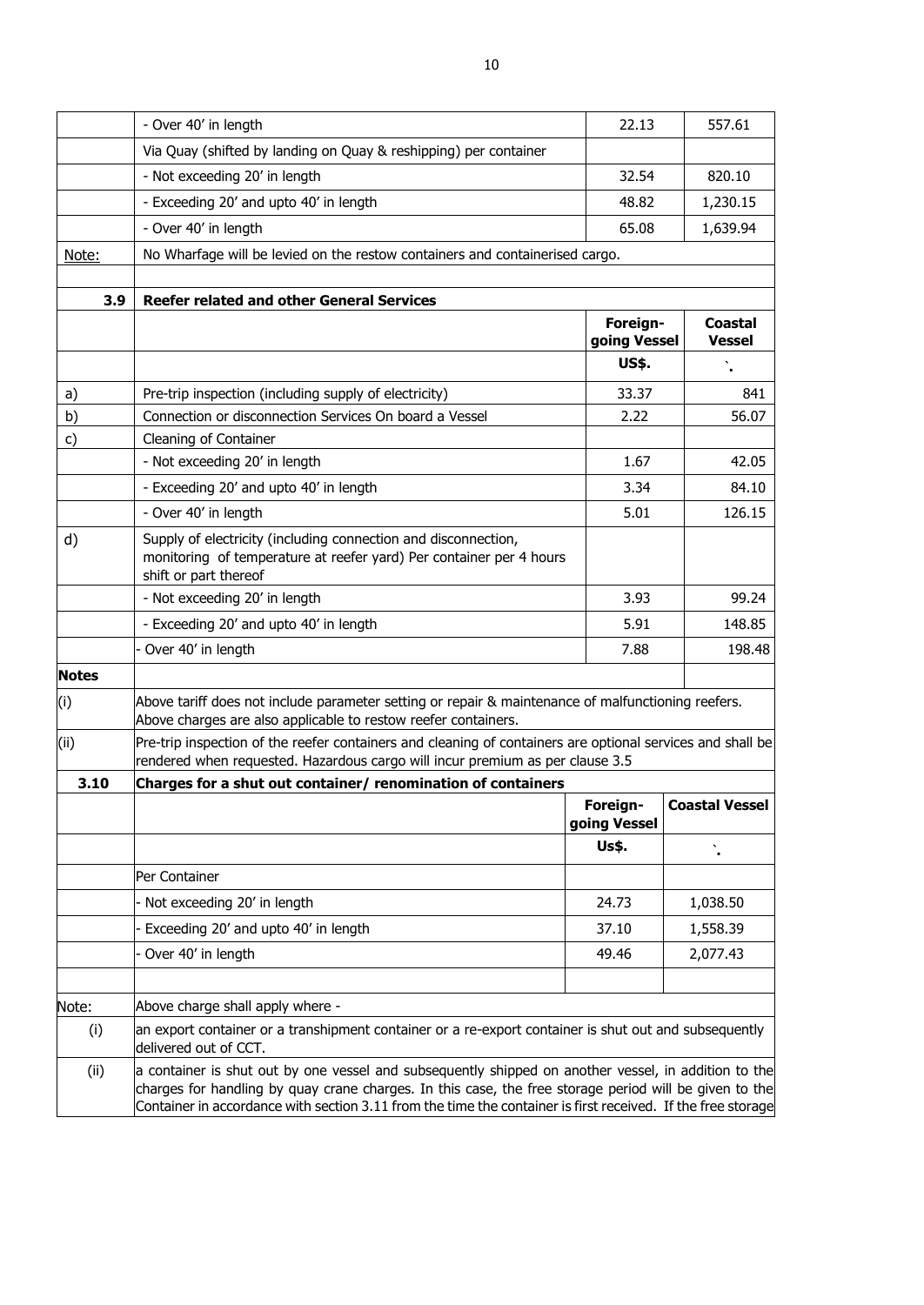period is exceeded, storage charges shall be calculated after the expiry of the free period up to the time of lift on.

| 3.11.          | <b>Charges for Container storage</b>      |                              |                                            |                          |                          |                                            |                           |  |
|----------------|-------------------------------------------|------------------------------|--------------------------------------------|--------------------------|--------------------------|--------------------------------------------|---------------------------|--|
|                |                                           |                              | Foreign-going Vessel Others/Long Haul      |                          | <b>Coastal Vessel</b>    |                                            |                           |  |
| SI. No.        | Particulars                               | (in US \$)                   | Rate per container per day or part thereof |                          | $(in^{\cdot})$           | Rate per container per day or part thereof |                           |  |
|                |                                           | Upto 20' in<br>length        | Above 20' and<br>upto 40' in<br>length     | Above 40' in<br>length   | Upto 20' in<br>length    | Above 20' and<br>upto 40' in length        | Above<br>40' in<br>length |  |
| $\mathbf{1}$   | <b>Import-FCL, LCL &amp; Empty</b>        |                              |                                            |                          |                          |                                            |                           |  |
|                | $0 - 3$ days                              | Free                         | Free                                       | Free                     | $\overline{a}$           | $\overline{a}$                             |                           |  |
|                | $4-15$ days                               | 5.56                         | 11.12                                      | 16.69                    | $\overline{\phantom{a}}$ | $\overline{\phantom{a}}$                   | $\overline{\phantom{a}}$  |  |
|                | 16-30 days                                | 11.12                        | 22.25                                      | 33.37                    | $\overline{a}$           | $\blacksquare$                             |                           |  |
|                | Beyond 30 days                            | 22.25                        | 44.50                                      | 66.75                    | $\overline{a}$           | $\overline{a}$                             |                           |  |
|                | $0-10$ days                               | ÷,                           | $\overline{a}$                             | ÷,                       | Free                     | Free                                       | Free                      |  |
|                | $11-15$ days                              | ÷,                           | $\overline{\phantom{a}}$                   |                          | 233.61                   | 467.22                                     | 700.83                    |  |
|                | 16-30 days                                | $\qquad \qquad \blacksquare$ | $\overline{\phantom{a}}$                   | $\overline{\phantom{a}}$ | 467.22                   | 934.44                                     | 1401.66                   |  |
|                | Beyond 30 days                            | $\overline{a}$               | $\overline{\phantom{a}}$                   | $\blacksquare$           | 934.44                   | 1868.88                                    | 2803.32                   |  |
| $\overline{2}$ | <b>Export - FCL, LCL &amp; Empty</b>      |                              |                                            |                          |                          |                                            |                           |  |
|                | $0 - 7$ days                              | Free                         | Free                                       | Free                     | $\blacksquare$           | $\blacksquare$                             | $\overline{\phantom{a}}$  |  |
|                | $8-15$ days                               | 5.56                         | 11.12                                      | 16.69                    | ÷,                       | $\blacksquare$                             | ÷                         |  |
|                | $16-30$ days                              | 11.12                        | 22.25                                      | 33.37                    | $\frac{1}{2}$            | $\overline{\phantom{a}}$                   | $\blacksquare$            |  |
|                | Beyond 30 days                            | 22.25                        | 44.50                                      | 66.75                    | ÷,                       | $\overline{\phantom{a}}$                   | ÷,                        |  |
|                | $0-10$ days                               | ÷,                           | $\overline{a}$                             | $\overline{a}$           | Free                     | Free                                       | Free                      |  |
|                | $11-15$ days                              | $\overline{\phantom{a}}$     | ٠                                          | $\blacksquare$           | 233.61                   | 467.22                                     | 700.83                    |  |
|                | 16-30 days                                | $\overline{a}$               | $\overline{\phantom{a}}$                   | $\overline{\phantom{a}}$ | 467.22                   | 934.44                                     | 1401.66                   |  |
|                | Beyond 30 days                            | ÷                            | $\overline{\phantom{a}}$                   | ÷.                       | 934.44                   | 1868.88                                    | 2803.32                   |  |
| 3              | ICD - Import & Export -<br>Loaded & empty |                              |                                            |                          |                          |                                            |                           |  |
|                | First 10 days                             | Free                         | Free                                       | Free                     | Free                     | Free                                       | Free                      |  |
|                | $11-30$ days                              | 5.56                         | 11.12                                      | 16.69                    | 233.61                   | 467.22                                     | 700.83                    |  |
|                | 31-45 days                                | 11.12                        | 22.25                                      | 33.37                    | 467.22                   | 934.44                                     | 1401.66                   |  |
|                | Beyond 45 days                            | 22.25                        | 44.50                                      | 66.75                    | 934.44                   | 1868.88                                    | 2803.32                   |  |
| $\overline{4}$ | Transhipment - Loaded &<br>empty          |                              |                                            |                          |                          |                                            |                           |  |
|                | First 20 days                             | Free                         | Free                                       | Free                     | Free                     | Free                                       | Free                      |  |
|                | 21-45 days                                | 5.56                         | 11.12                                      | 16.69                    | 233.61                   | 467.22                                     | 700.83                    |  |
|                | 46-60 days                                | 11.12                        | 22.25                                      | 33.37                    | 467.22                   | 934.44                                     | 1401.66                   |  |
|                | Beyond 60 days                            | 22.25                        | 44.50                                      | 66.75                    | 934.44                   | 1868.88                                    | 2803.32                   |  |
| 5              | Shutout - Loaded & empty                  |                              |                                            |                          |                          |                                            |                           |  |
|                | First 15 days                             | 5.56                         | 11.12                                      | 16.69                    | 233.61                   | 467.22                                     | 700.83                    |  |
|                | 16-30 days                                | 11.12                        | 22.25                                      | 33.37                    | 467.22                   | 934.44                                     | 1401.66                   |  |
|                | Beyond 30 days                            | 22.25                        | 44.50                                      | 66.75                    | 934.44                   | 1868.88                                    | 2803.32                   |  |
| 6              | Change of status to local<br>delivery     |                              |                                            |                          |                          |                                            |                           |  |
|                | First 3 days                              | Free                         | Free                                       | Free                     |                          |                                            |                           |  |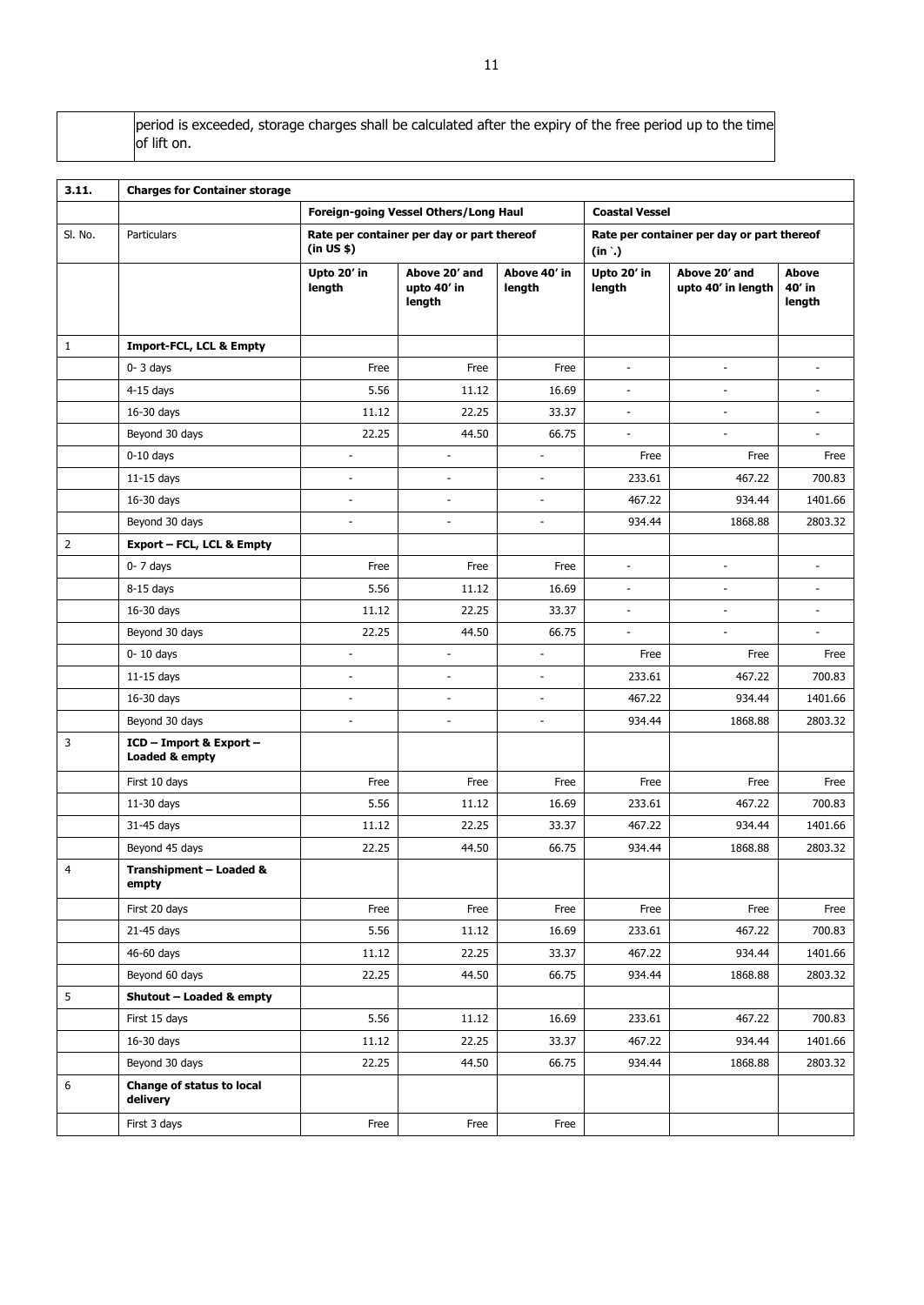|                | $4-15$ days                                               | 5.56  | 11.12 | 16.69 |           |           |           |
|----------------|-----------------------------------------------------------|-------|-------|-------|-----------|-----------|-----------|
|                | 16-30 days                                                | 11.12 | 22.25 | 33.37 |           |           |           |
|                | Beyond 30 days                                            | 22.25 | 44.50 | 66.75 |           |           |           |
|                | First 10 days                                             |       |       |       | Free      | Free      | Free      |
|                | $11-15$ days                                              |       |       |       | 233.61    | 467.22    | 700.83    |
|                | 16-30 days                                                |       |       |       | 467.22    | 934.44    | 1401.66   |
|                | Beyond 30 days                                            |       |       |       | 934.44    | 1868.88   | 2803.32   |
| $\overline{7}$ | <b>Export-Direct Port Entry</b><br><b>Container (DPE)</b> |       |       |       |           |           |           |
|                | First 15 days                                             | Free  | Free  | Free  | <b>NA</b> | <b>NA</b> | <b>NA</b> |
|                | $15 - 30$ days                                            | 11.12 | 22.25 | 33.37 | <b>NA</b> | <b>NA</b> | <b>NA</b> |
|                | Beyond 30 days                                            | 22.25 | 44.50 | 66.75 | <b>NA</b> | <b>NA</b> | <b>NA</b> |
| 8              | <b>Import Loaded DPD- Direct to</b><br><b>Factory</b>     |       |       |       |           |           |           |
|                | First 5 days                                              | Free  | Free  | Free  | Free      | Free      | Free      |
|                | $6-15$ days                                               | 5.56  | 11.12 | 16.69 | 233.61    | 467.22    | 700.83    |
|                | 16-30 days                                                | 11.12 | 22.25 | 33.37 | 467.22    | 934.44    | 1401.66   |
|                | Beyond 30 days                                            | 22.25 | 44.50 | 66.75 | 934.44    | 1868.88   | 2803.32   |

**3.12.1.** Storage period for a container shall be reckoned from the day following the day of landing upto the day of loading / delivery / removal of container.

**3.12.2.** For purposes of calculation of free time, Sundays, Customs notified holidays, and the Terminal's non-operating days shall be excluded.

**3.12.3** The storage charges shall not accrue for the period during which the CCTL is not in a position to deliver / ship containers when requested by the user.

**3.12.4**. Transhipment containers whose status is subsequently changed to local FCL/LCL/ICD shall lose the concessional storage charges. The storage charges for such containers shall be recovered at par with the relevant import containers storage tariff.

**3.12.5**.For hazardous container, the storage charges shall be 1.5 times the normal applicable charges under the respective slab as given above

**3.12.6**. For over dimensional containers including the windmill boxes. the storage charges shall be based on the actual number of ground slots the respective container occupies under respective slab as given above.

**3.12.7**.If boxes meant for delivery under the "Accredited Client Programme" (ACP) as explained at 1.21 above are not moved out within 3 days of its landing at the terminal, these boxes would be shifted to the normal import stack area from the designated ACP import stack area, in which case extra Lift on/Lift off and/or Shifting charges as applicable would be charged.

**3.12.8**.The free time and storage rates prescribed in case of ICD containers are applicable only for movement of containers to/from ICDs going by rail only.

**3.12.9**. Normal import containers subsequently changing the mode to either LCL or ICD containers will enjoy the free period applicable to local FCL containers.

**3.12.10**.Total storage period for a shut out container shall be calculated from the day following the day when the container has become shut out till the day of shipment/delivery.

**3.12.11**.The storage charges on abandoned FCL containers/shipper owned containers shall be levied upto the date of receipt of intimation of abandonment in writing or 75 days from the date of landing of container, whichever is earlier subject to the following conditions:

(i). The consignee can issue a letter of abandonment at any time.

(ii).If the consignee chooses not to issue such letter of abandonment, the container Agent/MLO can also issue abandonment letter subject to the condition that,

(a) The Line shall resume custody of container along with cargo and either take back it or remove it from the port premises; and

(b) The Line shall pay all port charges accrued on the cargo and container before resuming custody of the container.

(iii) The Container Agent/ MLO shall observe the necessary formalities and bear the cost of transportation and destuffing. In case of the failures to take such action within the stipulated period, the storage charge on container shall be continued to be levied till such all necessary actions are taken by the shipping lines for destuffing the cargo.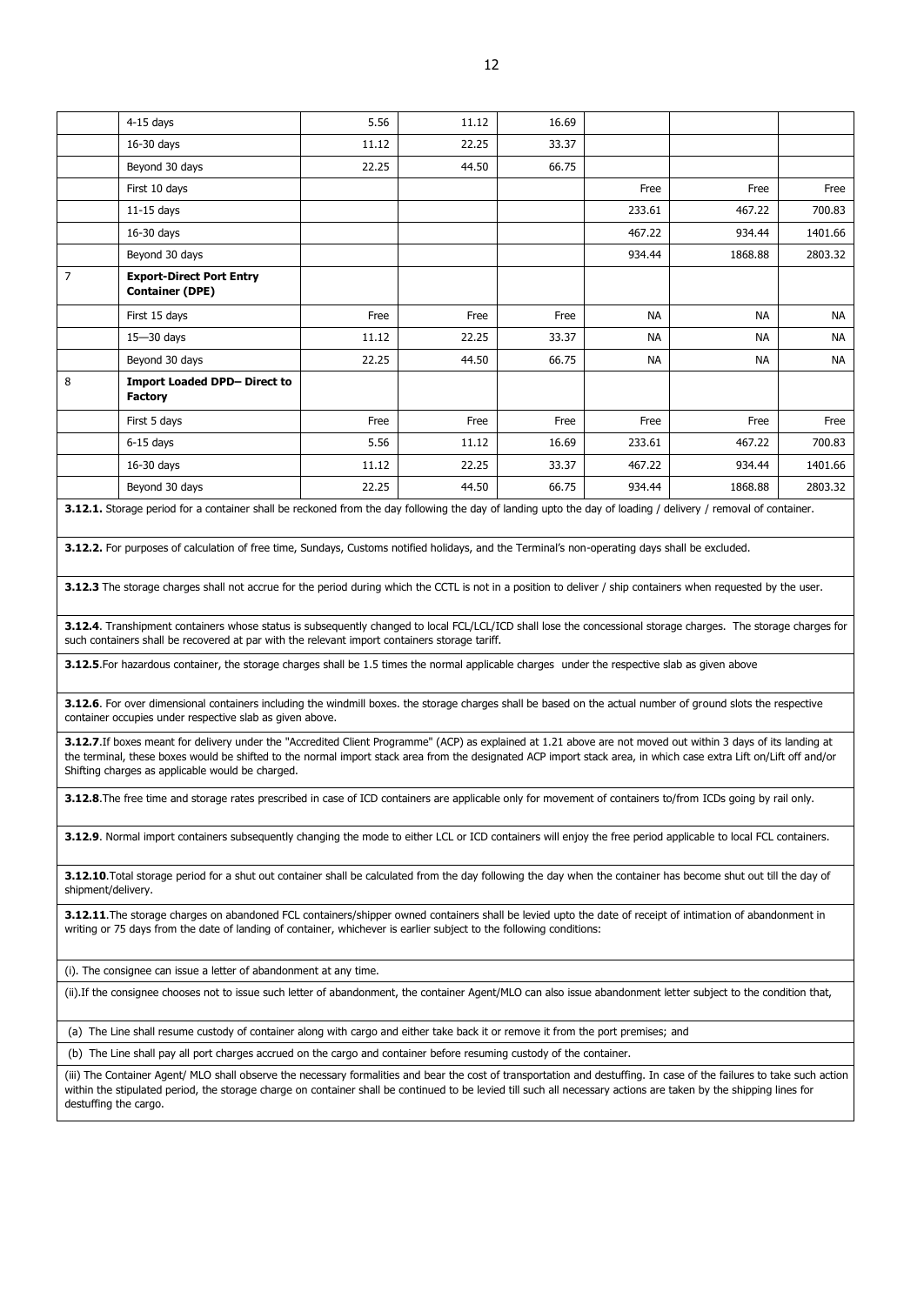(iv). Where the container is seized/confiscated by the Custom Authorities and the same cannot be destuffed within the prescribed time limit of 75 days, the storage charges will cease to apply from the date the Customs order release of the cargo subject to lines observing the necessary formalities and bearing the cost of transportation and destuffing. Otherwise, seized/confiscated containers should be removed by the Lines/consignee from the port premises to the Customs bonded area and in that case the storage charge shall cease to apply from the date of such removal.

**3.12.12**. The ground slots for export containers will be reserved for 7days for weekly call of the vessel and for 5days for bi-weekly calls of vessel.

| 3.12.13      | <b>Miscellaneous Charges</b>                                                                                                                                                                                                                                                                                                                                                      |                                       |                                                      |                            |
|--------------|-----------------------------------------------------------------------------------------------------------------------------------------------------------------------------------------------------------------------------------------------------------------------------------------------------------------------------------------------------------------------------------|---------------------------------------|------------------------------------------------------|----------------------------|
|              |                                                                                                                                                                                                                                                                                                                                                                                   |                                       |                                                      |                            |
| S. No.       | <b>Particulars</b>                                                                                                                                                                                                                                                                                                                                                                | Rate per Container (in `)             |                                                      |                            |
|              |                                                                                                                                                                                                                                                                                                                                                                                   | <b>Not exceeding</b><br>20' in length | Exceeding 20' in<br>length and<br>upto 40' in length | Exceeding 40' in<br>length |
| (i).         | Fixing/removal of seal                                                                                                                                                                                                                                                                                                                                                            | 222.49                                | 222.49                                               | 222.49                     |
| (ii).        | Lift on/lift off in the CY                                                                                                                                                                                                                                                                                                                                                        | 715.85                                | 1,073.78                                             | 1,431.70                   |
| $(iii)$ .    | Charges for shifting within the Terminal                                                                                                                                                                                                                                                                                                                                          | 976.16                                | 1,464.24                                             | 1,952.31                   |
| (iv).        | Change in POD                                                                                                                                                                                                                                                                                                                                                                     | 976.16                                | 1,464.24                                             | 1,952.31                   |
| $(v)$ .      | Additional movement – Terminal to Rail or Rail to Terminal / Charges for extra<br>movement/ transportation                                                                                                                                                                                                                                                                        | 976.16                                | 1,464.24                                             | 1,952.31                   |
| (vi).        | Change of status of Container from Rail to Road or vice-versa                                                                                                                                                                                                                                                                                                                     | 976.16                                | 1,464.24                                             | 1,952.31                   |
| $(vii)$ .    | Charges for export containers arriving in the terminal after the gate cut-off time<br>for the particular VIAN                                                                                                                                                                                                                                                                     | 976.16                                | 1,464.24                                             | 1,952.31                   |
| (viii).      | Fixing/removal of Hazardous Sticker (per containers)                                                                                                                                                                                                                                                                                                                              | 111.24                                | 111.24                                               | 111.24                     |
| (ix).        | One Door Open Charges per container                                                                                                                                                                                                                                                                                                                                               | 667.46                                | 667.46                                               | 667.46                     |
| $(x)$ .      | Cancellation of documents - per EIR/ Documentation charges /Damage report<br>/weightment                                                                                                                                                                                                                                                                                          | 111.24                                | 111.24                                               | 111.24                     |
| (xi).        | Non- declaration / Miss declaration of Hazardous and Over Dimensional<br>containers                                                                                                                                                                                                                                                                                               | 3,337.29                              | 3,337.29                                             | 3,337.29                   |
| (xii).       | On- Wheel Customs inspection (per container)                                                                                                                                                                                                                                                                                                                                      | 444.97                                | 444.97                                               | 444.97                     |
| $(xiii)$ .   | <b>Fumigation Charges</b>                                                                                                                                                                                                                                                                                                                                                         | 2,224.86                              | 2,224.86                                             | 2,224.86                   |
| $(xiv)$ .    | Forklift charges for movement of Lashing Bins within the Terminal (per Lashing<br>Bin)                                                                                                                                                                                                                                                                                            | 111.24                                | 111.24                                               | 111.24                     |
| $(xv)$ .     | Provision of slings                                                                                                                                                                                                                                                                                                                                                               | 450.00                                | 450.00                                               | 450.00                     |
| $(xvi)$ .    | Cleaning of containers                                                                                                                                                                                                                                                                                                                                                            | 450.00                                | 450.00                                               | 450.00                     |
| (xvii).      | Mandatory User Charge (MUC)                                                                                                                                                                                                                                                                                                                                                       | 165.00                                | 165.00                                               | 165.00                     |
| <b>Notes</b> |                                                                                                                                                                                                                                                                                                                                                                                   |                                       |                                                      |                            |
| (i).         | Cancellation charges applies when EIR is cancelled at the request of customers                                                                                                                                                                                                                                                                                                    |                                       |                                                      |                            |
| (ii).        | "One Door Open" charge is applicable for handling container which requires only one door to be kept open (e.g. Onion) and when door opening and<br>securing is carried in the terminal.                                                                                                                                                                                           |                                       |                                                      |                            |
| $(iii)$ .    | "Fixing of Seal ". Bottle seals shall be fixed on every container arriving at the terminal - by rail /road/sea without a proper bottle seal on it, prior to<br>allowing its entry. This shall be done without the written consent of the shipping line. The list of such containers on which a seal is affixed by the<br>terminal shall be intimated to the lines.                |                                       |                                                      |                            |
| (iv).        | "Fixing/ removal of Hazardous Sticker". Hazardous stickers indicating IMCO class only shall be affixed on a container carrying hazardous cargo.<br>Similarly, old stickers on the container shall be removed from a container carrying nonhazardous cargo. In either case, the customer has to intimate in<br>writing to CCT to undertake the said activity, within the terminal. |                                       |                                                      |                            |
| (v).         | On-Wheel Customs inspection. The on-wheel inspection of a container shall be allowed at the nominated point only, on the written request of the<br>customer. The container doors can be opened only under customs supervision. No stuffing/ destuffing, even partially, shall be permitted within the<br>terminal premises.                                                       |                                       |                                                      |                            |